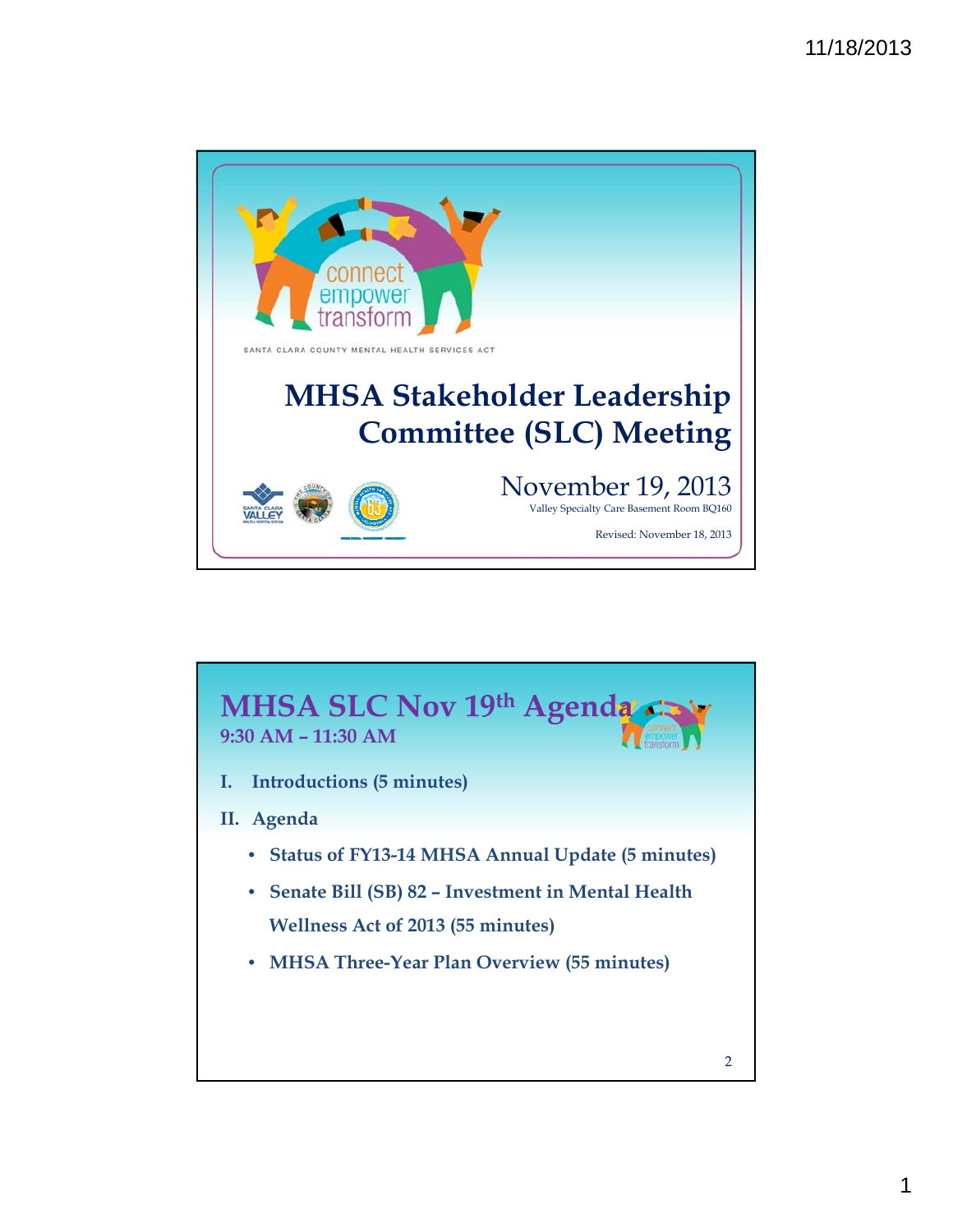## **FY13-14 MHSA Annual Update Status**



3

- *July 2013*  **Discussed MHSA program progress updates and p yp reliminary plans for the MHSA Annual Update Draft with the MHB Committees and the MHSA SLC group**
- *August 2013*  **Commenced 30-day public review and comment**
- *September 2013*  **Obtained endorsement by the MHSA SLC members, and approval by the MHB at a MHB MHSA Public Hearing**
- *October 2013* **–Approved by the County Board of Supervisors**
- *November 2013*  **Submitted to the Mental Health Services Oversight and Accountability Commission (MHSOAC)**

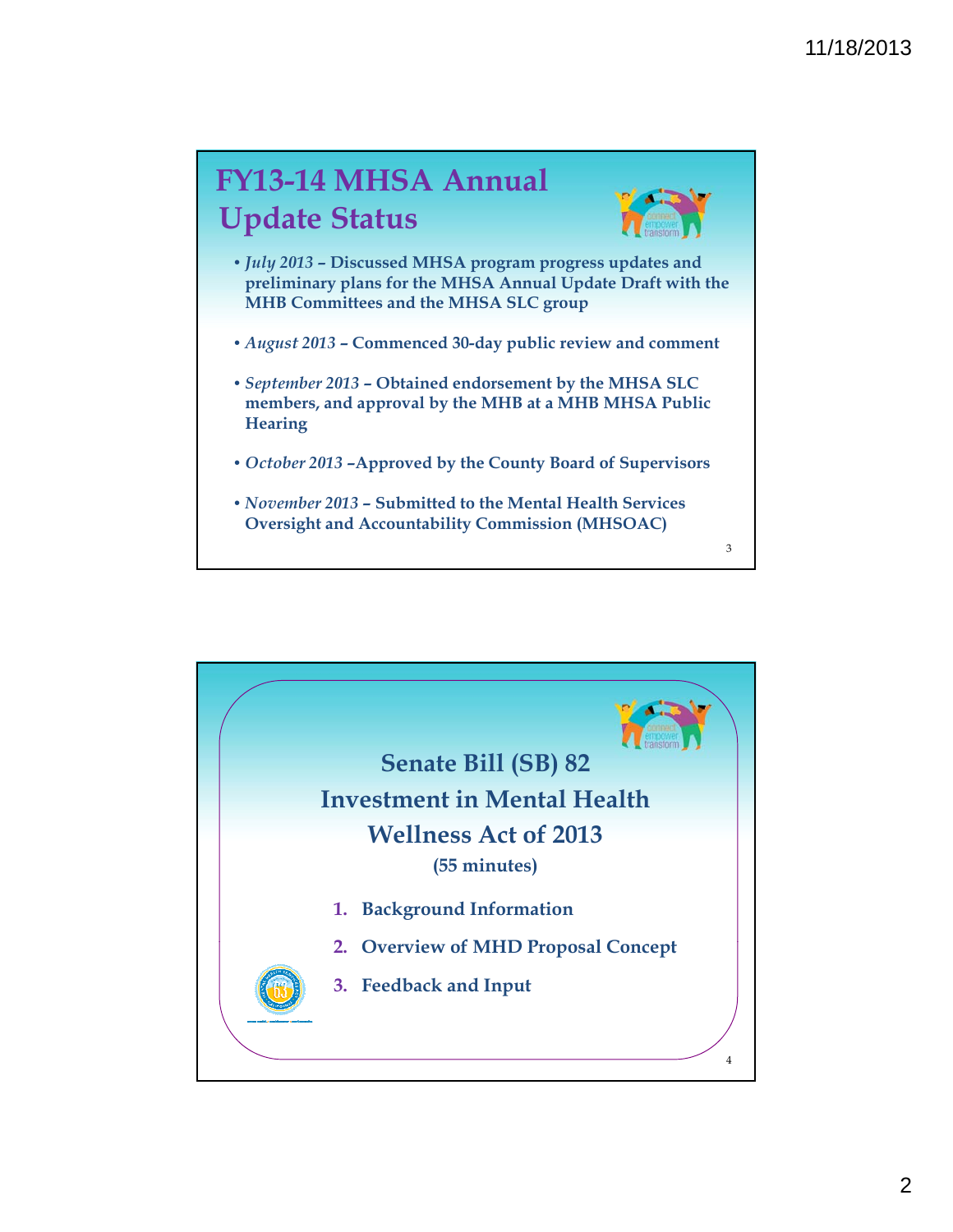

## **Triage**

**Definition**: The first MH contact required by someone requiring MH crisis intervention (*or second if a Mobile Crisis Team is the first contact*). A focus on providing services and supports that result in individuals being referred to the least restrictive treatment setting.

## **Four Objectives**:

- 1. Improve client experience, achieve recovery and wellness, reduce cost
- 2. Locate at points of access where they are most needed
- 3. Reduce unnecessary hospitalizations
- 4. Reduce recidivism and LE expenditures

6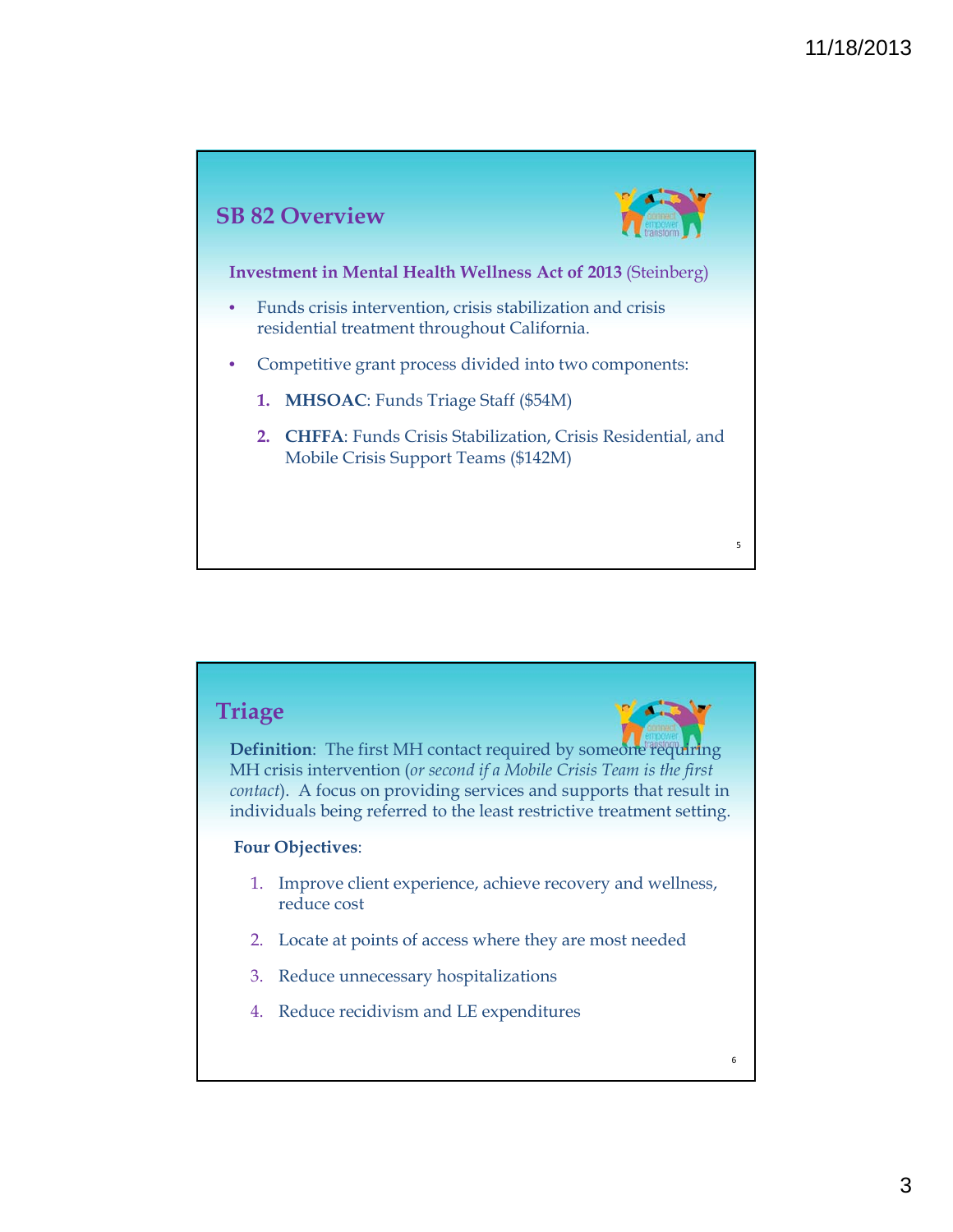

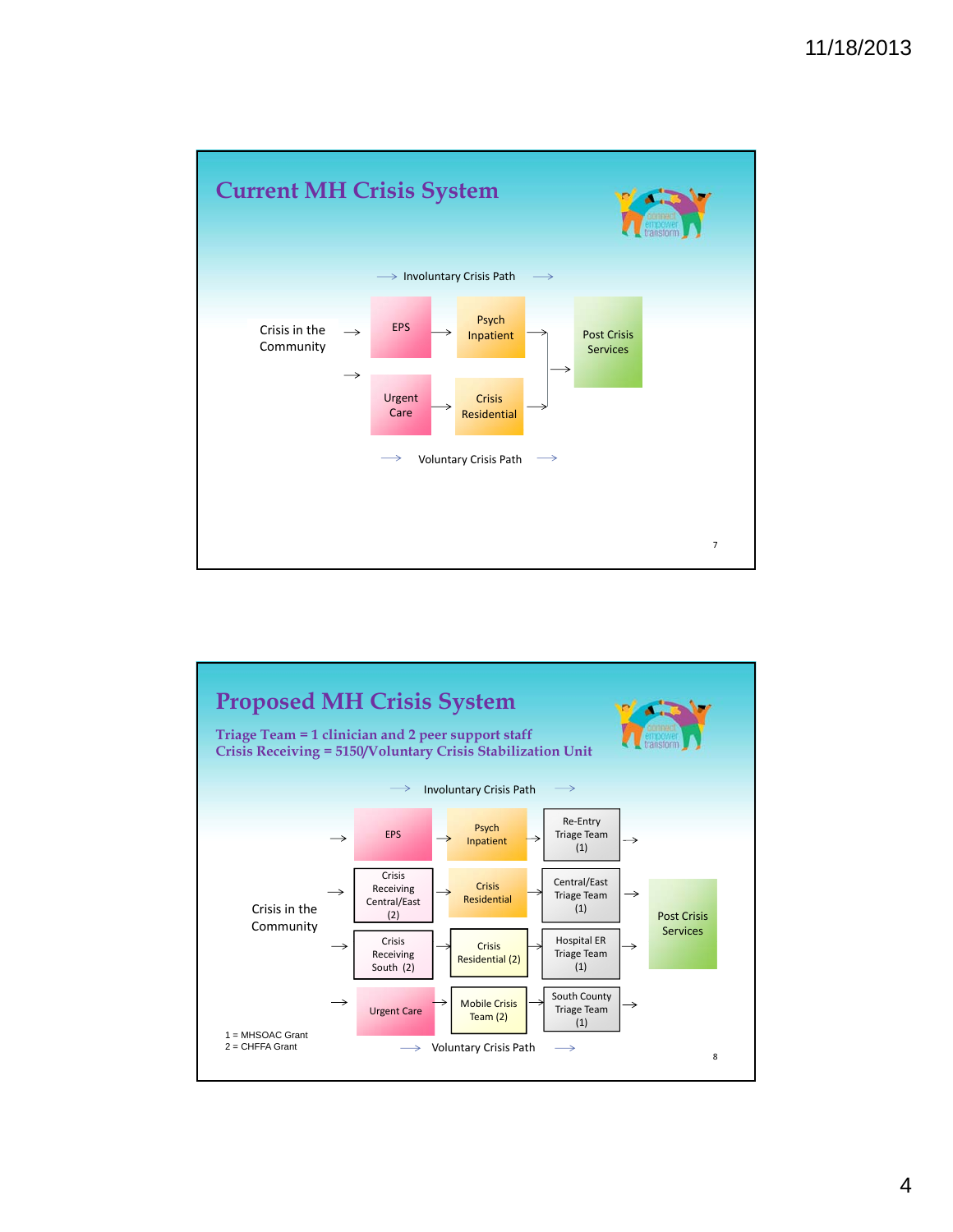

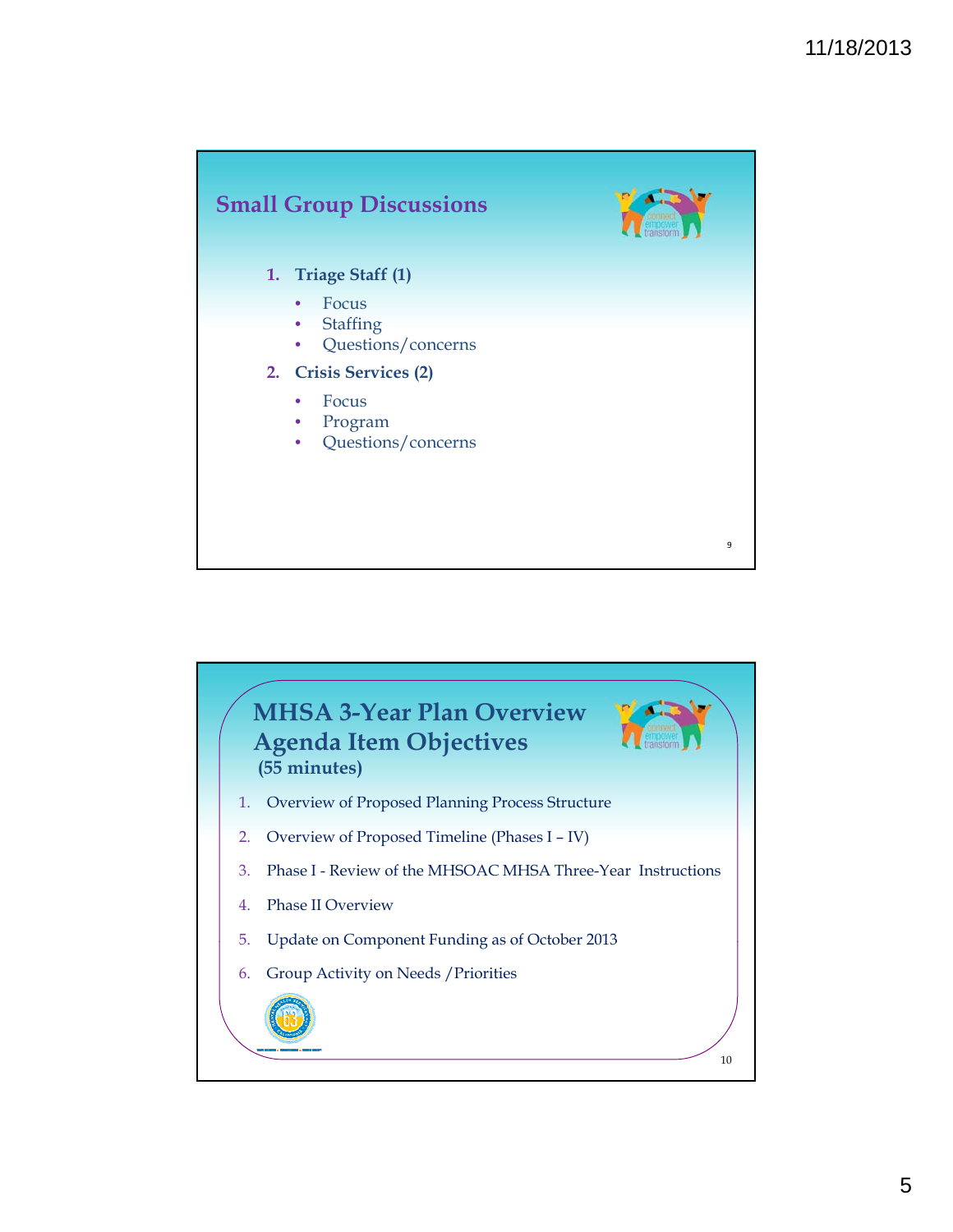

| <b>MHSA 3-Year Plan Overview</b><br><b>Proposed Draft Timeline:</b>                                                                                                                                                                                                                                    |                                                                                                                                                                                                                                                                                                                                                            |                                                                                                                                                                                                                                                      |                                                                                                                                                                                                                                                                                                                                                                        |  |  |  |  |
|--------------------------------------------------------------------------------------------------------------------------------------------------------------------------------------------------------------------------------------------------------------------------------------------------------|------------------------------------------------------------------------------------------------------------------------------------------------------------------------------------------------------------------------------------------------------------------------------------------------------------------------------------------------------------|------------------------------------------------------------------------------------------------------------------------------------------------------------------------------------------------------------------------------------------------------|------------------------------------------------------------------------------------------------------------------------------------------------------------------------------------------------------------------------------------------------------------------------------------------------------------------------------------------------------------------------|--|--|--|--|
| <b>Phase I</b><br>Orientation                                                                                                                                                                                                                                                                          | <b>Phase II</b><br>Determine & Prioritize<br><b>Needs</b>                                                                                                                                                                                                                                                                                                  | <b>Phase III</b><br><b>Translate Priorities to</b><br>Plans                                                                                                                                                                                          | <b>Phase IV</b><br>Vet Plans & Approve                                                                                                                                                                                                                                                                                                                                 |  |  |  |  |
| Nov 2013                                                                                                                                                                                                                                                                                               | Dec 2013 to April 2014                                                                                                                                                                                                                                                                                                                                     | May 2014 to June 2014                                                                                                                                                                                                                                | <b>July 2014 to Sept 2014</b>                                                                                                                                                                                                                                                                                                                                          |  |  |  |  |
| • November 19 2013, the<br>MHD will hold a<br>MHSA SLC meeting to<br>the launch the County's<br>MHSA three-year<br>planning process and<br>request for member and<br>stakeholder input on<br>the planning process<br>$\cdot$ Go over the MHSOAC's<br>MHSA three-year<br>(FY15-17) plan<br>instructions | Phase II involves two<br>actions:<br>1. Determine Needs<br>2 Prioritize Needs<br>• Review MHSA<br>programs and outcomes<br>for the five MHSA<br>components; and make<br>recommendations<br>relating to funding<br>and/or program<br>changes<br>• Review process will be<br>facilitated through the<br>MHB, the MHB<br>Committees and the<br>MHSA SLC group | • Incorporate<br>proposed<br>recommendations<br>identified in Phase II<br>into the County's<br>MHSA 3-year Draft<br>Plan document<br>• Review process will<br>be facilitated<br>through the MHB,<br>the MHB<br>Committees and the<br>MHSA SLC group. | • Commence 30-day<br>public comment review<br>period of the County's<br>MHSA 3-year Draft Plan<br>After 30-day period:<br>• Hold a MHSA SLC<br>meeting and request<br>members' endorsement<br>of Draft Plan<br>• Hold a MHB Public<br>Hearing on MHSA 3-<br>Year Draft Plan<br>• Request the County<br>Board of Supervisors'<br>Adoption of the<br>County's Draft Plan |  |  |  |  |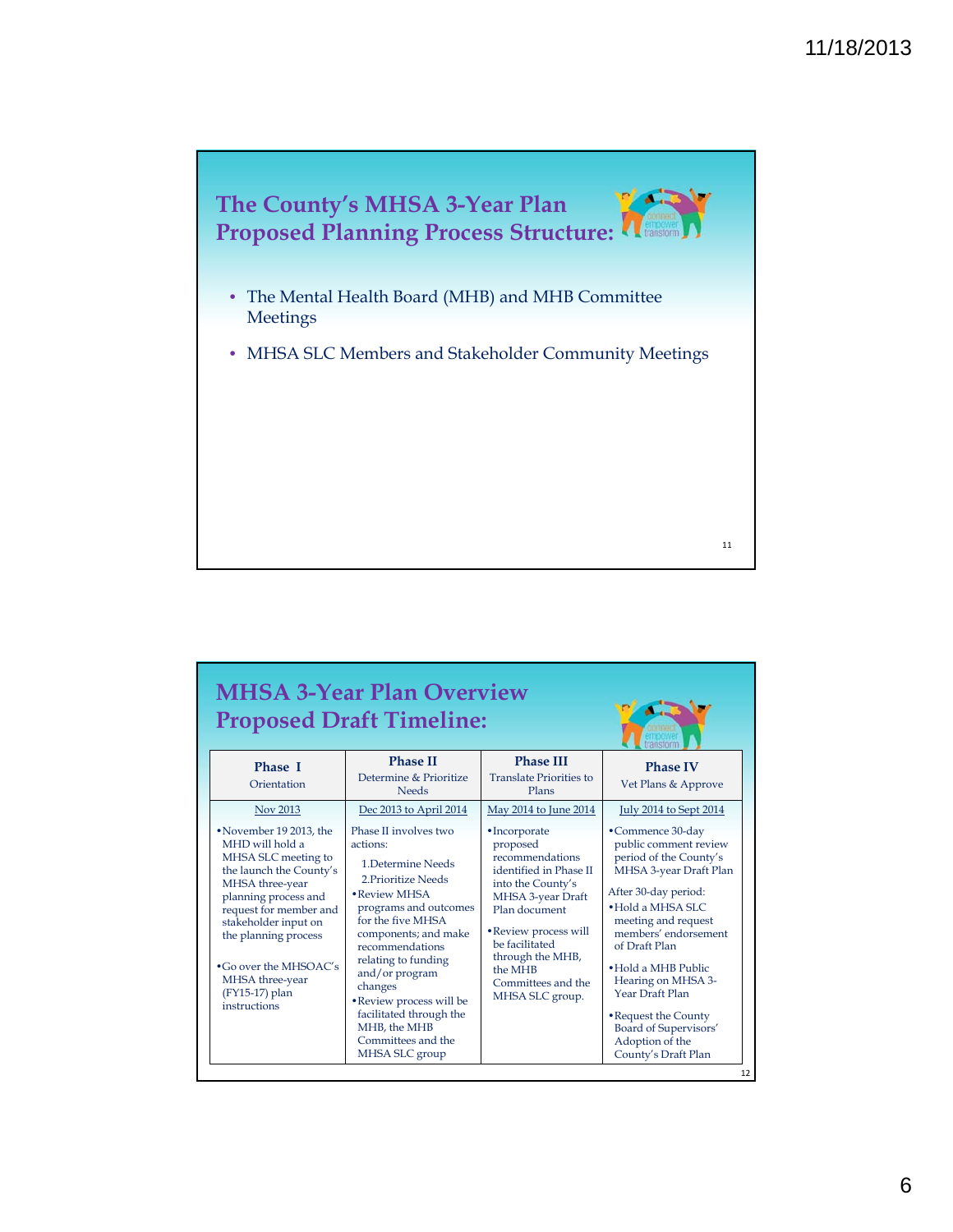



13

Review of the Mental Health Services Oversight and Accountability Commission (MHSOAC) three-year instructions.

- Instructions posted on www.sccmhd.org/mhsa site
- Also available on www.mhsoac.ca.gov site.

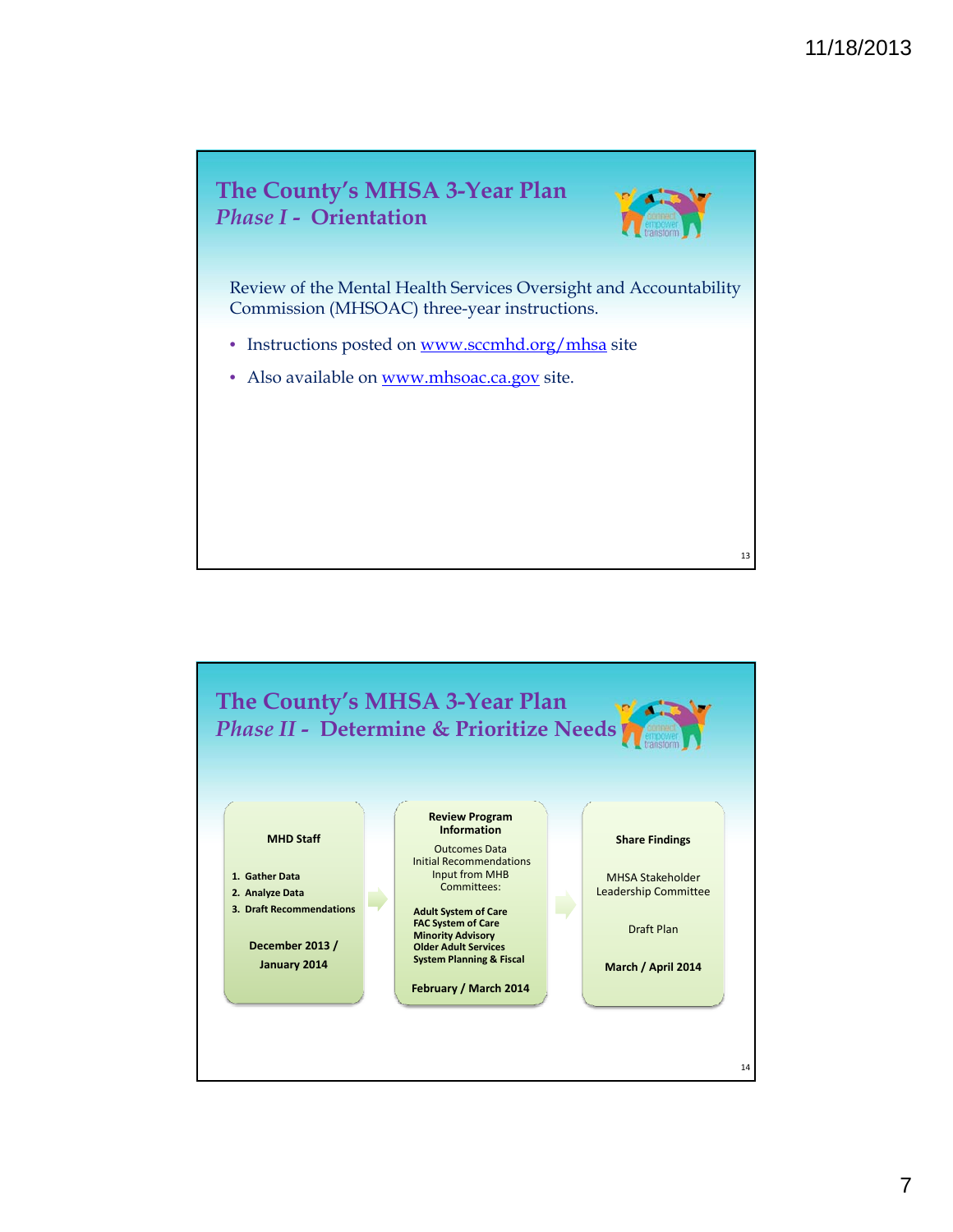## **MHSA Estimated Component Funding Statewide as of October 2013 (in millions of dollars)**

|                  | <b>ACTUAL</b> |          |          | <b>ESTIMATED</b> |             |             |                                                        |
|------------------|---------------|----------|----------|------------------|-------------|-------------|--------------------------------------------------------|
| Component        | <b>FY11</b>   | FY12     | $FY13**$ | <b>FY14</b>      | <b>FY15</b> | <b>FY16</b> | <b>FY17</b>                                            |
| <b>CSS</b>       | \$783.6       | \$741.0  |          |                  |             |             | $$1,208.1$ $$1,066.9$ $$1,172.0$ $$1,106.3$ $$1,216.9$ |
| <b>PEI</b>       | \$216.2       | \$185.2  | \$302.0  | \$266.7          | \$293.0     | \$276.6     | \$304.3                                                |
| INN <sup>*</sup> | \$119.6       | \$48.7   | \$79.5   | \$70.2           | \$77.1      | \$72.8      | \$80.1                                                 |
| Total            | \$1,119.4     | \$974.9  |          |                  |             |             | $$1,589.6$ $$1,403.8$ $$1,542.1$ $$1,455.7$ $$1,601.3$ |
| % Change         |               | $-12.9%$ | 63.1%    | $-11.7\%$        | $9.9\%$     | $-5.6\%$    | 10.0%                                                  |

\*5% of the total funding must be utilized for innovative programs (WIC Section 5892(a)(6)).

\*\* Approximately 15% of FY13 Component Funding is estimated to be from prior year State Mental Health Services (MHS) Fund deposits.

15

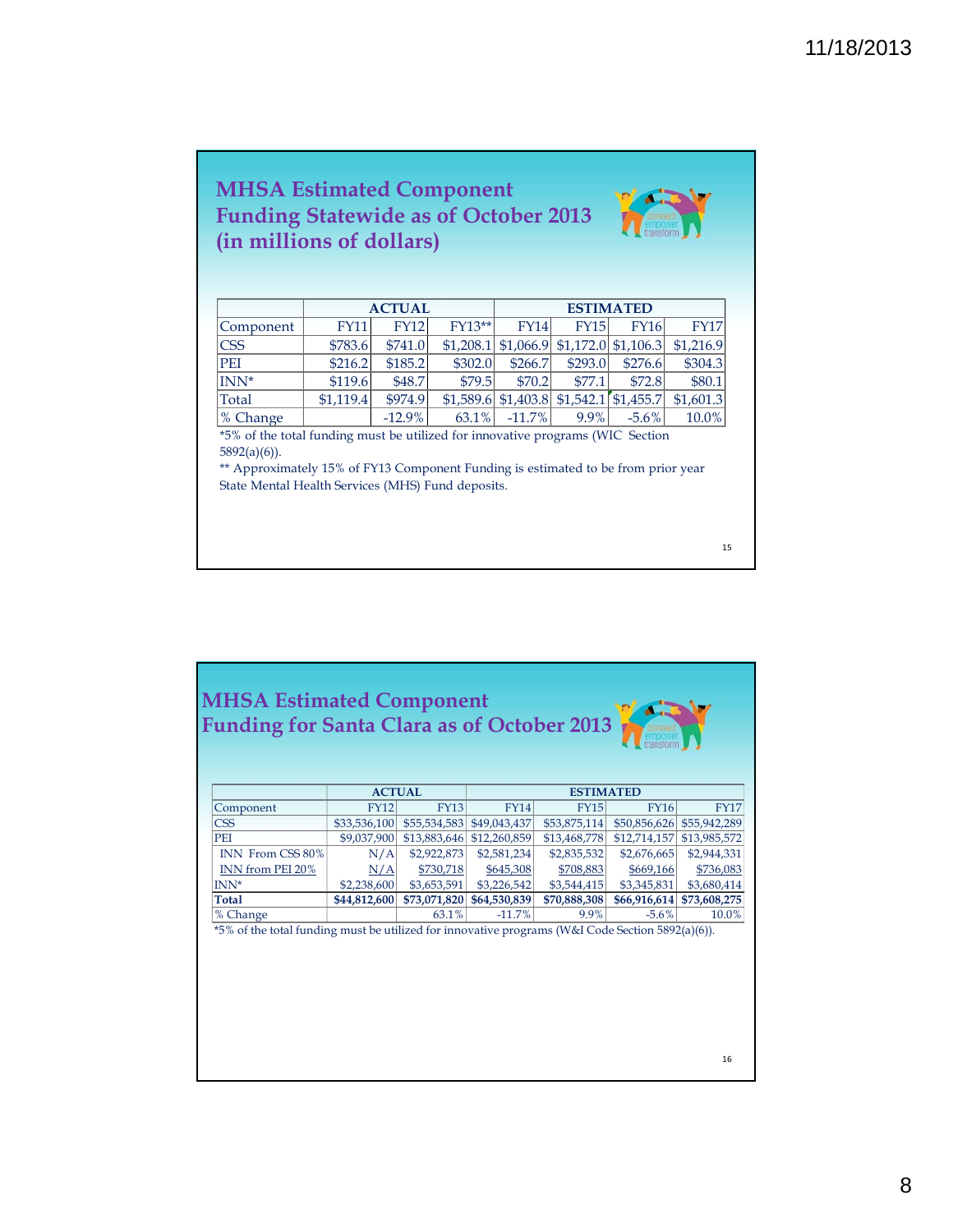| <b>County's MHSA WET and CFTN</b>                                   |             |                |             |             |              |  |  |  |
|---------------------------------------------------------------------|-------------|----------------|-------------|-------------|--------------|--|--|--|
| <b>One-Time Funds</b>                                               |             |                |             |             |              |  |  |  |
|                                                                     |             |                |             |             | transform    |  |  |  |
|                                                                     |             |                |             |             |              |  |  |  |
| WET and CFTN: one-time funds subject to a 10-year reversion period. |             |                |             |             |              |  |  |  |
| Component                                                           | FY06-07     | <b>FY07-08</b> | FY08-09     | FY09-10     | Total        |  |  |  |
| WET                                                                 | \$4,799,400 | \$5,171,300    |             | \$2,000,000 | \$11,970,700 |  |  |  |
| <b>CFTN</b>                                                         |             | \$16,205,300   | \$5,091,700 |             | \$21,297,000 |  |  |  |
| Total                                                               | \$4,799,400 | \$21,376,600   | \$5,091,700 | \$2,000,000 | \$33,267,700 |  |  |  |
|                                                                     |             |                |             |             |              |  |  |  |
|                                                                     |             |                |             |             |              |  |  |  |
|                                                                     |             |                |             |             |              |  |  |  |
|                                                                     |             |                |             |             |              |  |  |  |
|                                                                     |             |                |             |             |              |  |  |  |
|                                                                     |             |                |             |             |              |  |  |  |
|                                                                     |             |                |             |             |              |  |  |  |
|                                                                     |             |                |             |             |              |  |  |  |
|                                                                     |             |                |             |             |              |  |  |  |
|                                                                     |             |                |             |             |              |  |  |  |
|                                                                     |             |                |             |             | 17           |  |  |  |